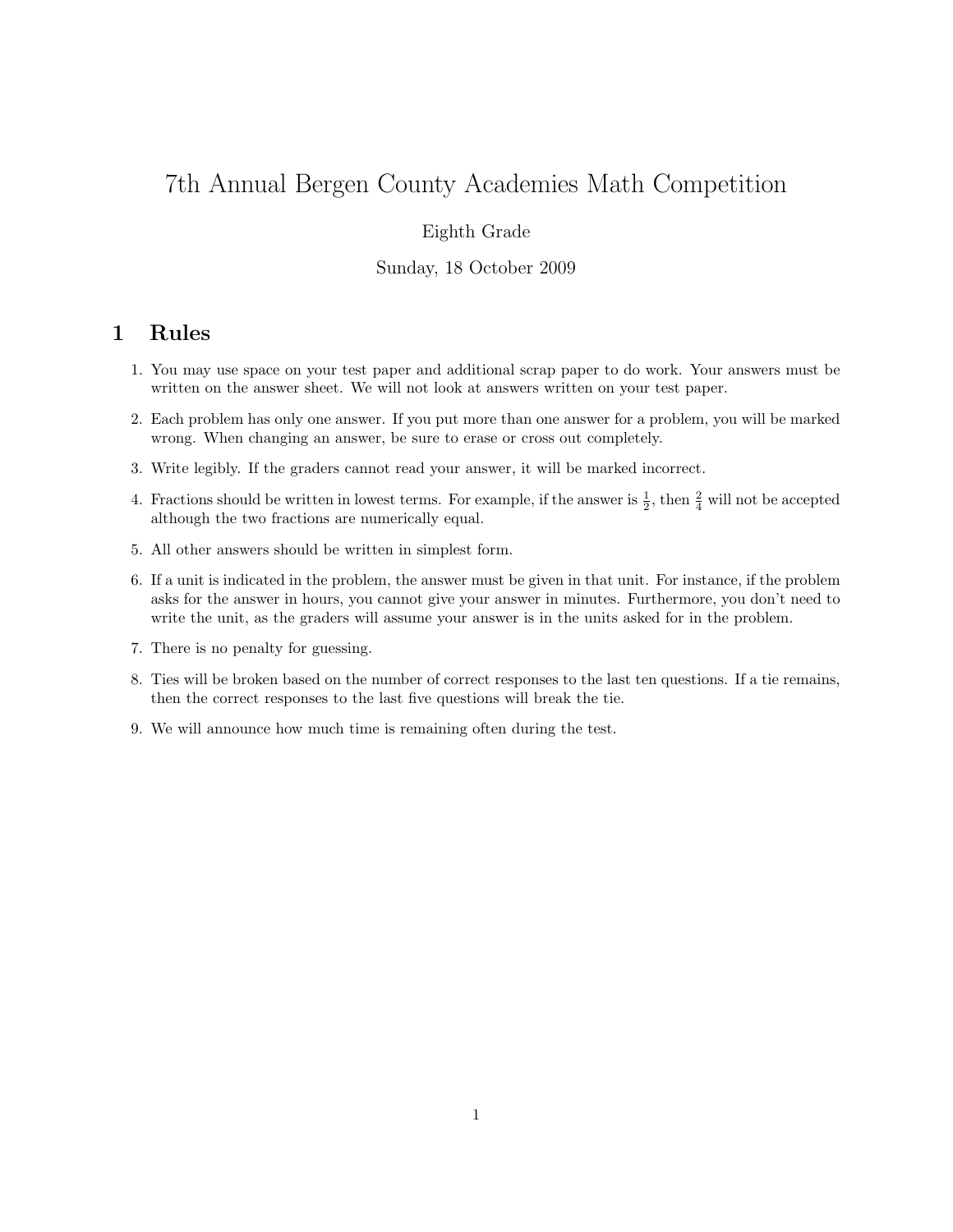## 2 Contest

- 1. In square meters, what is the area of a rhombus with both diagonals measuring  $10\sqrt{2}$  cm?
- 2. Sherry and Jenny are trying to find each other but they both have a terrible sense of direction. Sherry starts out exactly ninety meters west of Jenny. She walks thirty meters north, turns and walks eighty meters west, then turns again and walks ten meters south. Jenny walks fifty meters south, then turns and walks seventy meters east. How far apart in meters are they now?
- 3. How many solutions does the equation  $x =$ √ 16 have?
- 4. The average of Steve's five tests is 99. The average of Bill's three tests is 17. What average must Eric get on his two tests such that the average of the ten tests is at least 73?
- 5. Point B lies in the same plane as line segment  $\overline{AC}$  such that B is nine units away from C, eleven units away from A, and not on the line  $\overline{AC}$ . If the length of  $\overline{AC}$  is an integer, how many possible values are there for the length of  $\overline{AC}$ ?
- 6. How many integers from 1 to 100 are relatively prime to 140?
- 7. Kelvin Wang sneaks into an intergalatic convention. Two species of aliens are attending: Dinasauri (singular: Dinosaurus) and Yahaos. Given that each Dinosaurus has seven heads, each Yahao has fifteen heads, and Kelvin correctly counted a total of eighty-two heads, find the total number of aliens taking part in this convention (not including Kelvin).
- 8. Suppose a right triangle has a hypotenuse of length 3. Given that its area is 1, find its perimeter.
- 9. Evaluate  $20_3 + 2_3 + 0.2_3 + 0.02_3$ . Express your answer as a fraction in base 10.
- 10. Mike Sun has a floating chair that moves at 3 mph in water with no current. He gets onto his floating chair, and facing north, rides a current going south at  $1$  mph. After  $x$  minutes, he turns his chair around  $180^{\circ}$  and rides the same current going south. He notices that he arrives back to his starting point exactly one hour after he first left. Find  $x$ .
- 11. At what time between 4:00 and 5:00 do the minute hand and the hour hand overlap on an analog clock? Round your answer to the nearest minute.
- 12. A triangle has three positive integral sides,  $x-10$ , x, and  $x+10$ . How many such triangles are obtuse?
- 13. Kevin solves ten math problems on the first day. Each day he increases the number of math problems solved per day by three problems (so on the second day he solves thirteen problems, sixteen problems on the third day, etc). The first day is Monday. By the end of Sunday, how many problems will he have solved?
- 14. Let x be the answer to this problem. What is  $x^2 21x + 121$ ?
- 15. Compute the sum of all distinct values for x such that  $\frac{x^3 3x + 2}{x^3 5x + 6}$  $\frac{x}{x^3 - 7x + 6} = 0.$
- 16. Alex's bus number is 534. He once noticed that it had three consecutive positive digits (3, 4, and 5, though not necessarily in that order.) Bored, he correctly computed the total number of 3-digit numbers that contain three consecutive positive digits. What was the result of his computation?
- 17. How many integers from 1 to 1000 are multiples of 2 and 3 but not 5?
- 18. Evaluate  $\left(-\frac{1}{2}\right)$ 2  $\bigwedge -1^{100}$ .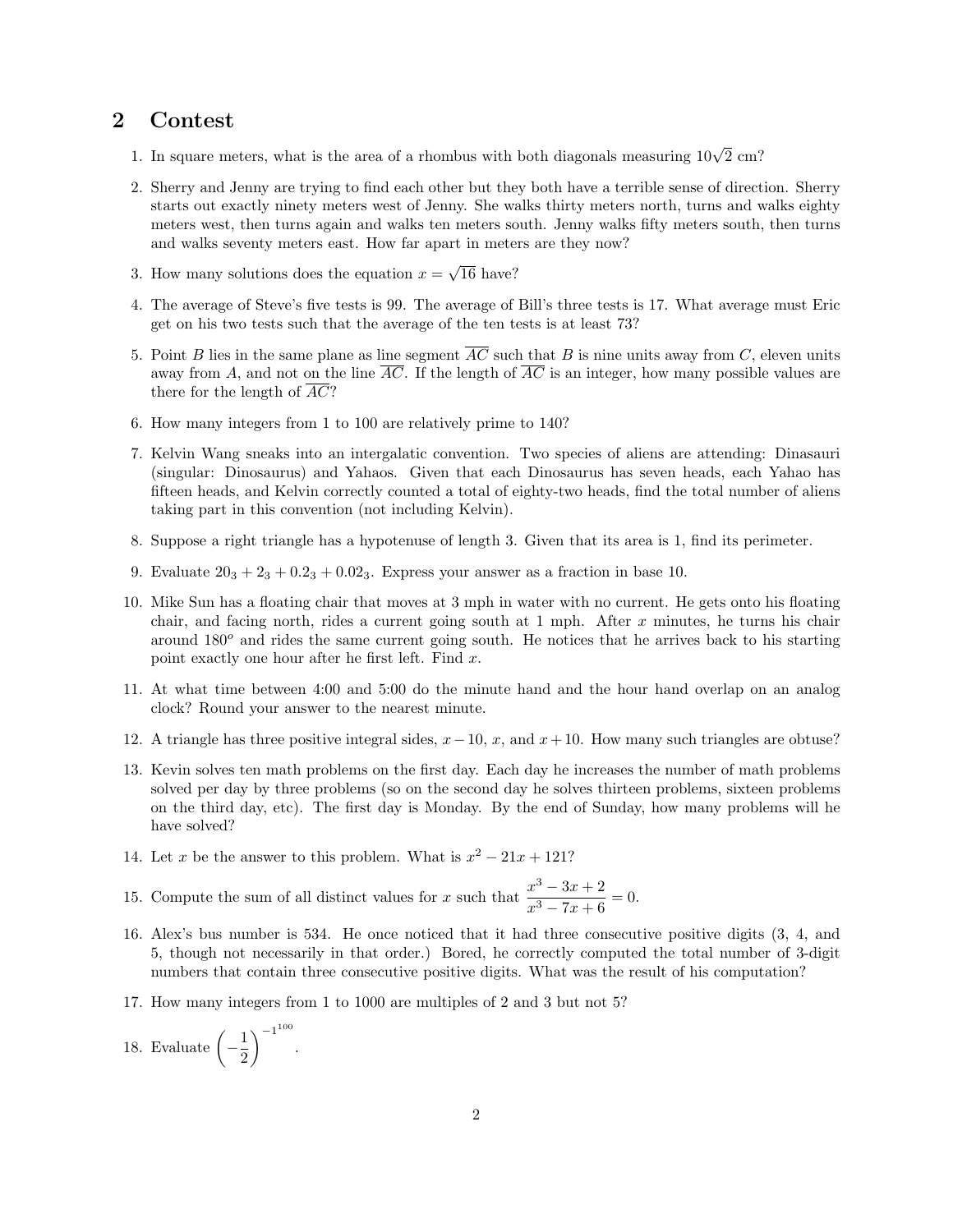- 19. Let  $f(x) = ax^2 + bx + c$ , where a, b, and c are real numbers. Given that  $f(1) = 15$ ,  $f(2) = 24$ , and  $f(3) = 35$ , compute  $f(6)$ .
- 20. Two sides of a right triangle are 3 and 4. Find all possible areas of the triangle.
- 21. If x and y are real numbers satisfying  $x^2 + y^2 = 1$ , find the greatest possible value of  $x + y$ .
- 22. Let  $i = \sqrt{-1}$ . Evaluate  $i^{1^2} + i^{2^2} i^{3^2} i^{4^2} + i^{5^2} + i^{6^2} i^{7^2} i^{8^2} + \cdots + i^{2009^2} + i^{2010^2}$ .
- 23. What is the minimum distance from the point  $(0, 0)$  to a point on the line  $5x + 12y = 60$ ?
- 24. If a number has more than one digit, then it decreases when we take the sum of its digits. Therefore, if we constantly repeat the process of adding the digits of the number, we ultimately end up with a single digit. For any integer x, denote this single digit by  $f(x)$ . Find  $f(6^{3^2})$ .
- 25. If a circle centered at  $(1, 2)$  is tangent to the line  $y = -x 3$ , what is the radius of the circle?
- 26. Peter runs two laps around a track. He runs the first lap in 30 yards per minute. He wants to set his goal for his average pace of the two laps to x yards per minute. What is the smallest  $x > 30$  such that no matter how fast he decides to run, he can never achieve his goal?
- 27. Two real numbers a and b are such that  $a = 4b$  and  $\log_{10} a + \log_{10} b = \log_{10}(a + b)$ . Find  $a \cdot b$ .
- 28. Suppose that  $A \cdot B \cdot C + D \cdot E F = 28$ , where A, B, C, D, E, and F are the digits 1 through 6 with no digit repeated. If  $A > B > C$  and  $D > E$ , what is the six-digit number ABCDEF?
- 29. Chan has twenty-seven unit cubes, which he makes into a 3 by 3 by 3 cube. He paints the exterior red. He throws the cube into the air and it splits into twenty-seven cubes that are all resting on the ground. What is the expected number of red faces that are visible?
- 30. What is the remainder when  $2^{32}$  is divided by 25?
- 31. Pavel slices a perfectly spherical orange with a 2-inch radius into two parts. He notices that when each part is placed on its freshly-cut surface, one piece is one inch tall and the other is three inches tall. What is the radius (in inches) of the freshly-cut surfaces?
- 32. Find the sum of all positive integers *n* for which  $\frac{10n + 77}{n + 1}$  is also an integer.
- 33. In hexagon  $ABCDEF$ , all angles between adjacent sides are equal. If  $\overline{AB} = 8$ ,  $\overline{CD} = 15$ , and  $\overline{DE} = 17$ , compute  $\overline{AF}$ .
- 34. What is the largest n such that the difference 100! 99! is divisible by  $10^n$ ? (n! is  $n \cdot (n-1) \cdot \cdot \cdot 1$ )
- 35. Mike was looking at the numbers one day and he stumbled upon the number 236. He decided to call this number a "growing" number, because the integers increased in value from left to right. How may four-digit growing numbers are there?
- 36. Find all values of x for which  $3x^2 39x + 126 < 0$ .
- 37. Victoria and Weili are competing in a hot dog eating contest, which consists of five matches. Because he fasted for a week, Weili has a  $\frac{4}{5}$  chance of winning a match and Victoria has a  $\frac{1}{5}$  chance of winning a match (there are no ties). If the probability that Victoria will win at least two matches and at most four matches is  $\frac{p}{q}$ , where p and q are relatively prime, what is  $p + q$ ?
- 38. Find the smallest positive integer n such that 7 divides  $111 \cdots 11$  $\sum_{n}$ .